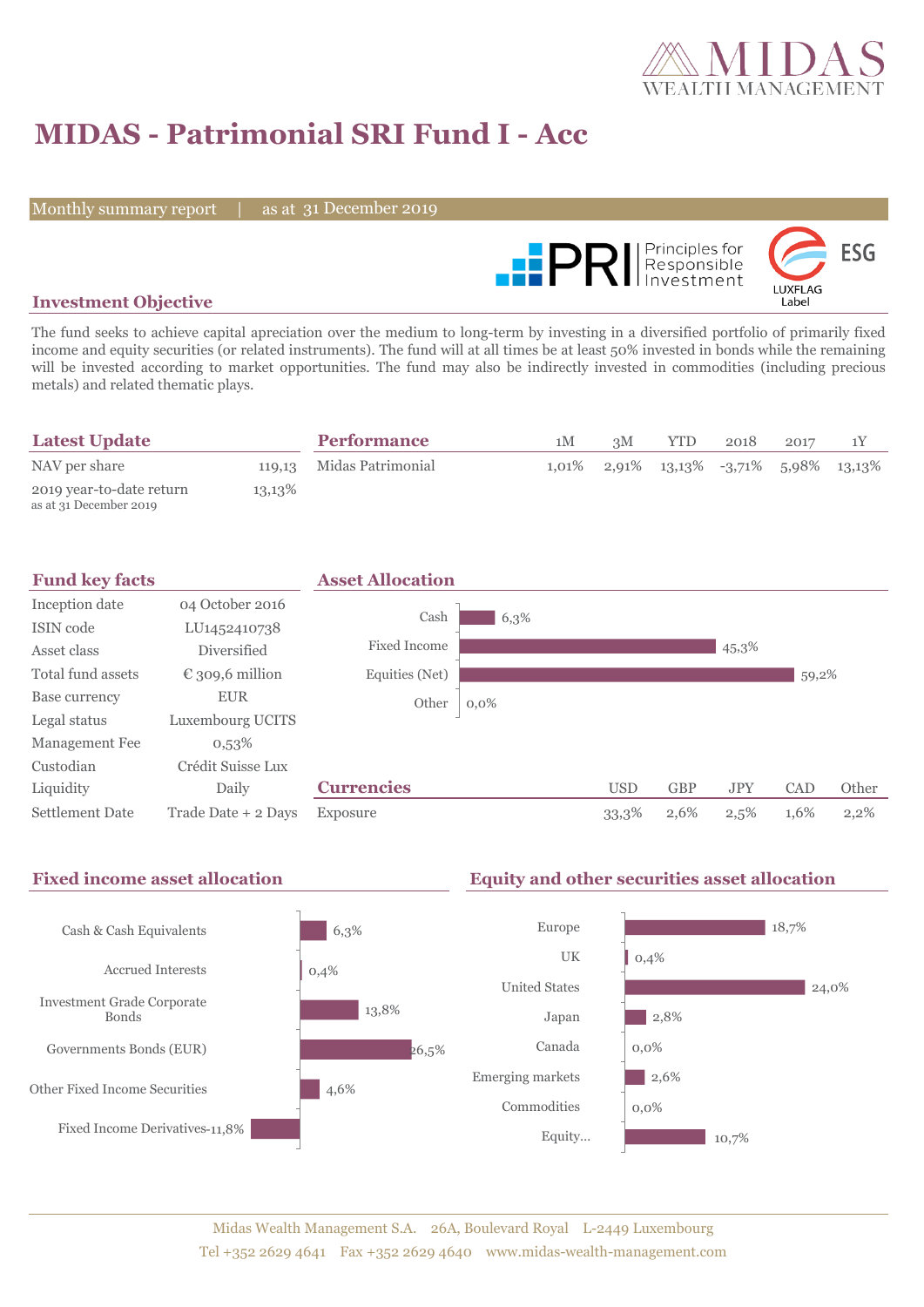

# **MIDAS - Patrimonial SRI Fund I - Acc**

Monthly summary report

31 December 2019

| Top 10 fixed income holdings            | YTM     | Rating | Weigh   |
|-----------------------------------------|---------|--------|---------|
| DEUTSCHLAND REP: DBR o 08/15/29         | $-0.2%$ | AAA    | 2,2%    |
| ALLIANDER: ALLRNV 07/8 04/22/26         | 0,1%    | $AA-$  | $2,0\%$ |
| NETHERLANDS GOVT: NETHER 0 3/4 07       | $-0.1%$ | AAA    | 1,9%    |
| BTPS: BTPS 2 02/01/28                   | 1,1%    | BBB-   | 1,9%    |
| HELLENIC REPUBLI : GGB 4 3/8 08/01/22   | 0,1%    | $B+$   | 1,8%    |
| BTPS: BTPS 1 07/15/22                   | 0,1%    | BBB-   | 1,7%    |
| ALTICE FINCO SA : ALTICE 4 3/4 01/15/28 | 4,5%    | $CCC+$ | 1,6%    |
| FRANCE O.A.T.: FRTR 2 05/25/48          | 0.9%    | AA     | 1,5%    |
| DEUTSCHLAND REP : DBR 1 1/4 08/15/48    | 0.3%    | AAA    | 1,4%    |
| EUROPEAN INVT BK : EIB o $3/8$ 07/16/25 | $-0.2%$ | AAA    | 1,3%    |

**The 10 fixed income rating breakdown** 



| Top 10 equity holdings      | Sector                       | Weight  | <b>Equity sector breakdown</b> |                  |  |  |  |
|-----------------------------|------------------------------|---------|--------------------------------|------------------|--|--|--|
| <b>ALTICE NV-A</b>          | <b>Communication Service</b> | 4,3%    | <b>Consumer Discretionary</b>  | 11,2%            |  |  |  |
| <b>FREY</b>                 | <b>Real Estate</b>           | $1,5\%$ | <b>Consumer Staples</b>        | 10,1%            |  |  |  |
| <b>APPLE INC</b>            | Information Technolog        | $1,2\%$ | Energy                         | 2,3%             |  |  |  |
| <b>ALTICE USA INC-A</b>     | Communication Service 1,1%   |         | Financials                     | $0.0\%$          |  |  |  |
| ROYAL CARIBBEAN CRUISES LTD | Consumer Discretionar 1,1%   |         | <b>Health Care</b>             | 9,7%             |  |  |  |
| HONEYWELL INTERNATIONAL INC | Industrials                  | 1,1%    | <b>Information Technology</b>  | 27,0%            |  |  |  |
| <b>MEDTRONIC PLC</b>        | <b>Health Care</b>           | 1,1%    | Industrials<br>Materials       | 12,4%            |  |  |  |
| <b>BROADCOM INC</b>         | <b>Information Technolog</b> | $1,1\%$ | <b>Communication Services</b>  | $0.0\%$<br>18,4% |  |  |  |
| AT&T INC                    | Communication Service 1,1%   |         | <b>Utilities</b>               | 2,7%             |  |  |  |
| <b>SEMPRA ENERGY</b>        | <b>Utilities</b>             | 1,1%    | <b>Real Estate</b>             | 6,2%             |  |  |  |
|                             |                              |         |                                |                  |  |  |  |

### **Top 5 funds and other holdings**

| Amundi Japan TOPIX ETF                            | 2.8%    |
|---------------------------------------------------|---------|
| iShares STOXX Europe 600 Automobiles & Parts UCIT | $1.9\%$ |
| Quaero Bamboo                                     | 1.5%    |
| <b>ISHR STOXX EUR 600 BANKS</b>                   | 1,0%    |